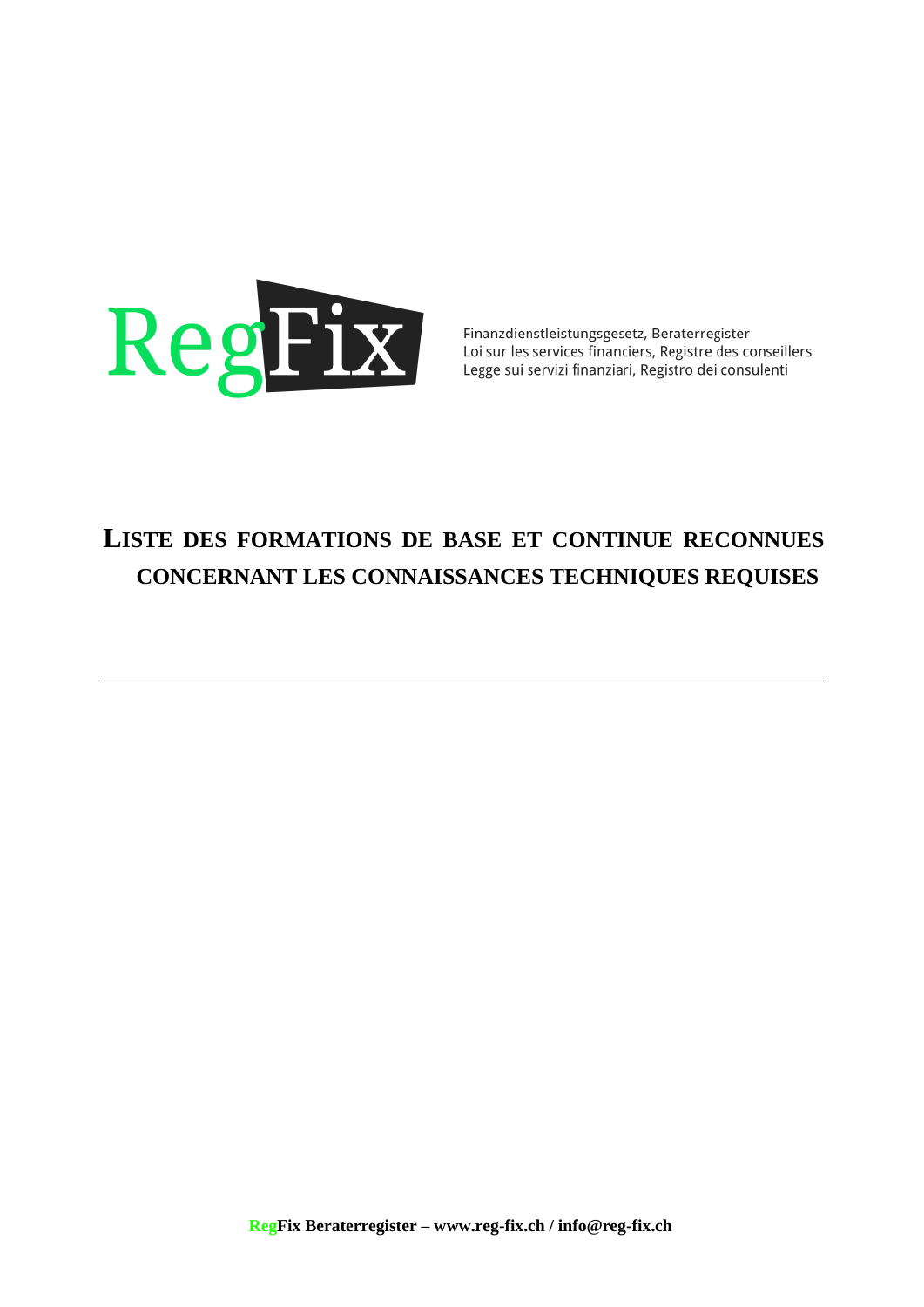Les formations de base et continue suivantes permettent au candidat de prouver disposer des connaissances techniques requises par leur activité et nécessaires à l'inscription.

## **Statut au: 14.01.2022**

| <b>Presataires - Nom</b>                                                                                                        | instruments financiers<br>ᡠ<br><b>Achat ou vente</b> | ordres<br>Acceptation et transmission d' | instruments financiers (gestion de for-<br>Gestion d'<br>tune) | Émission de recommandations personnalisées<br>placement)<br>θN<br>(conseil | Octroi de crédits lombards |
|---------------------------------------------------------------------------------------------------------------------------------|------------------------------------------------------|------------------------------------------|----------------------------------------------------------------|----------------------------------------------------------------------------|----------------------------|
| Association of Certified International Investment Analysts (ACIIA) - Certified<br>International Investment Analyst (CIIA)       |                                                      | x                                        | X                                                              | x                                                                          |                            |
| Association of International Wealth Management (AIWM) - Certified Interna-<br>tional Wealth Manager Diploma (CIWM)              | $\pmb{\mathsf{x}}$                                   | x                                        | X                                                              | x                                                                          | $\pmb{\mathsf{x}}$         |
| ASG/VSV - Qualified Independent Wealth Manager                                                                                  | $\pmb{\mathsf{x}}$                                   | x                                        | X                                                              | x                                                                          | $\pmb{\mathsf{x}}$         |
| AZEK - Associate Wealth Manager (AWM)                                                                                           | X                                                    | x                                        | X                                                              | x                                                                          | X                          |
| AZEK - Certified International Wealth Manager (CIWM)                                                                            | x                                                    | X                                        | $\pmb{\times}$                                                 | X                                                                          | X                          |
| AZEK - Financial Analyst & Portfolio Manager (CIIA)                                                                             | X                                                    | x                                        | X                                                              | x                                                                          | X                          |
| AZEK - Financial Market Operator (FMO)                                                                                          | X                                                    | x                                        | x                                                              | x                                                                          | X                          |
| Certified Financial Planner in Verbindung mit ZHAW - MAS Financial Ac-<br>counting                                              | X                                                    | x                                        | X                                                              | x                                                                          | X                          |
| Certified Financial Planner in Verbindung mit IAF - Dipl. Finanzplaner/in mit<br>eidg. FA (plus CFP <sup>©</sup> -Upgrade-Kurs) | X                                                    | x                                        | x                                                              | x                                                                          | X                          |
| CFA Institute: CFA Program Level 1                                                                                              | x                                                    | х                                        | x                                                              | x                                                                          |                            |
| CFA Institute: CFA Program Level 2                                                                                              | X                                                    | x                                        | X                                                              | x                                                                          |                            |
| CFA Institute: CFA Charterholder (completion level 3 exam and fulfilling all re-<br>quirements)                                 | X                                                    | x                                        | X                                                              | x                                                                          |                            |
| CFA Institute: Certificate in ESG Investing                                                                                     | X                                                    | x                                        | X                                                              | X                                                                          |                            |
| CFA Society Switzerland: Recertification Courses for Certified Wealth Man-<br>agement Advisors (CWMA SAQ accredited)            | X                                                    | x                                        | X                                                              | x                                                                          |                            |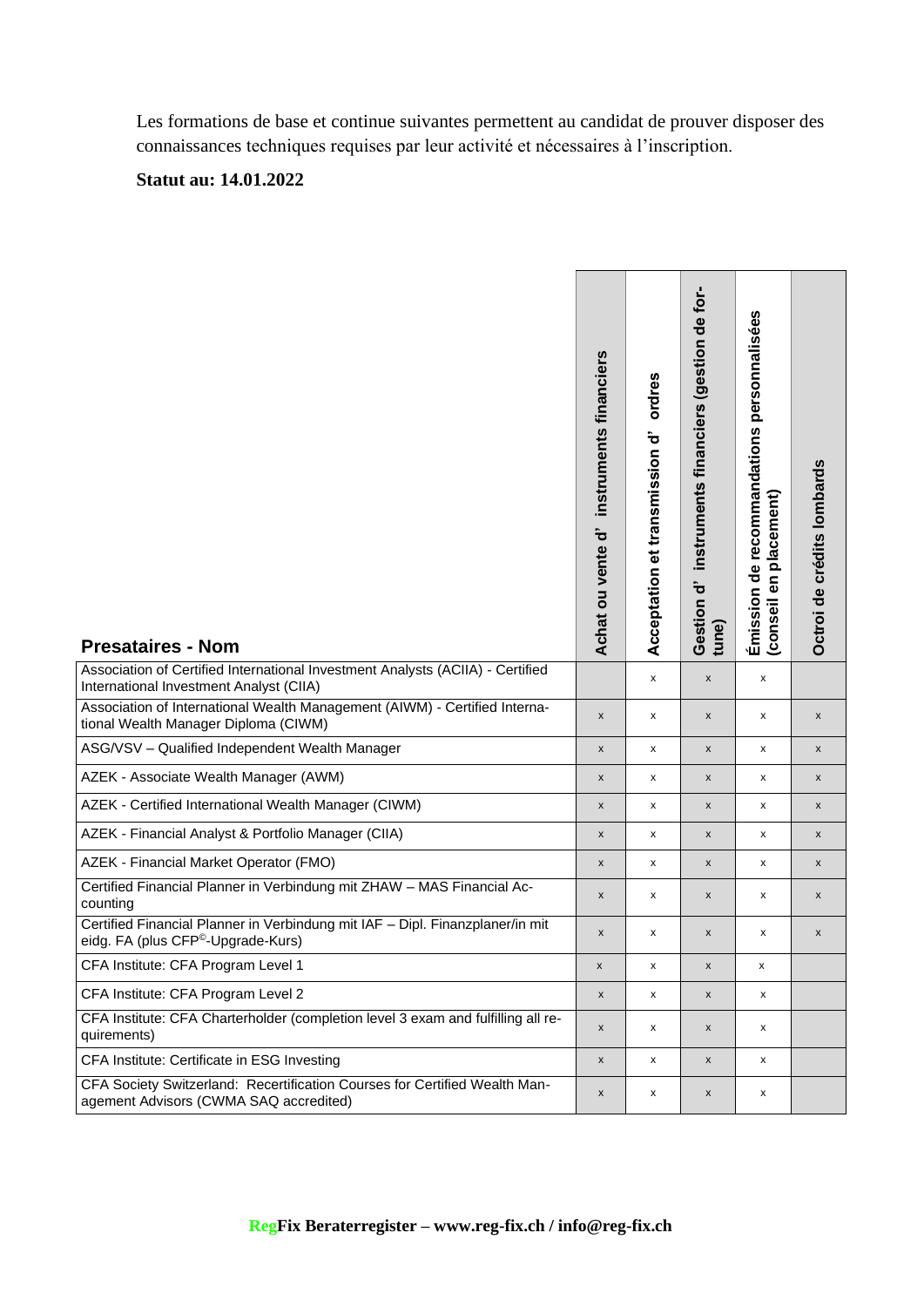| CFA Institute / Society - Fellow or Associate by examination                                                                                 | X                  | X | $\pmb{\mathsf{x}}$ | x | X                  |
|----------------------------------------------------------------------------------------------------------------------------------------------|--------------------|---|--------------------|---|--------------------|
| CFA Institute / Society - Holder of Associate qualification                                                                                  |                    |   |                    | x |                    |
| CFA Institute / Society - Investment Management Certificate (Level 3 or 4)                                                                   | $\pmb{\mathsf{x}}$ | X | $\pmb{\mathsf{x}}$ | x | $\pmb{\mathsf{x}}$ |
| Chartered Alternative Investment Analysis Association (CAIA) - Level 1                                                                       |                    |   |                    | x |                    |
| Chartered Institute for Securities and Investment (CISI) - Certificate in Corpo-<br>rate Finance                                             | X                  |   |                    | x |                    |
| Chartered Institute for Securities and Investment (CISI) - Certificate in Deriva-<br>tives                                                   | X                  |   |                    |   |                    |
| Chartered Institute for Securities and Investment (CISI) - Certificate in Invest-<br>ment Management                                         | X                  | x | X                  | x | X                  |
| Chartered Institute for Securities and Investment (CISI) - Certificate in Pension<br><b>Transfers and Planning Advice</b>                    |                    |   | X                  |   | X                  |
| Chartered Institute for Securities and Investment (CISI) - Certificate in Private<br>Client Investment Advice and Management                 |                    | x | X                  | x | X                  |
| Chartered Institute for Securities and Investment (CISI) - Certificate in Securi-<br>ties                                                    | X                  |   |                    | x |                    |
| Chartered Institute for Securities and Investment (CISI) - Certificate in Securi-<br>ties and Financial Derivatives                          | X                  |   |                    | x |                    |
| Chartered Institute for Securities and Investment (CISI) - Client Services Qual-<br>ification                                                | X                  |   |                    |   |                    |
| Chartered Institute for Securities and Investment (CISI) - Diploma                                                                           | $\pmb{\times}$     | X | $\pmb{\mathsf{x}}$ | x | $\pmb{\mathsf{x}}$ |
| Chartered Institute for Securities and Investment (CISI) - Diploma - Global Op-<br>erations Management Module                                | X                  |   |                    |   |                    |
| Chartered Institute for Securities and Investment (CISI) - Diploma - Interna-<br>tional Operations Management Module                         | $\pmb{\mathsf{x}}$ |   |                    |   |                    |
| Chartered Institute for Securities and Investment (CISI) - Diploma - Operations<br><b>Management Module</b>                                  | X                  |   |                    |   |                    |
| Chartered Institute for Securities and Investment (CISI) - Diploma - Regulation<br>and Compliance Module                                     | X                  | х | X                  | x |                    |
| Chartered Institute for Securities and Investment (CISI) - Diploma in Corporate<br>Finance                                                   |                    |   |                    | x |                    |
| Chartered Institute for Securities and Investment (CISI) - Investment Advice<br>Certificate                                                  | $\pmb{\mathsf{x}}$ | х | $\pmb{\mathsf{x}}$ | x | X                  |
| Chartered Institute for Securities and Investment (CISI) - Investment Opera-<br>tions Certificate - UK Financial Regulation Module           | X                  | х | $\pmb{\mathsf{x}}$ | x |                    |
| Chartered Institute for Securities and Investment (CISI) - Level 3 Certificate in<br>Investments                                             | X                  | х | $\pmb{\mathsf{x}}$ | x | x                  |
| Chartered Institute for Securities and Investment (CISI) - Level 6 Diploma in<br>Wealth Management                                           |                    | x | $\pmb{\mathsf{x}}$ |   | X                  |
| Chartered Institute for Securities and Investment (CISI) - Masters in Wealth<br>Management                                                   |                    | x | $\pmb{\mathsf{x}}$ | x | X                  |
| Chartered Institute for Securities and Investment (CISI) - Member of the Secu-<br>rities Institute by examination                            | X                  |   |                    | x |                    |
| Chartered Insurance Institute (CII) - Level 4 Diploma in Regulated Financial<br>Planning                                                     | X                  | X | $\pmb{\mathsf{x}}$ | x | X                  |
| COFAKTORY - Certifying training path on FinSA rules of conduct and funda-<br>mental knowledge of investment services, Gold Solution (online) | X                  | x | X                  | x | X                  |
| CSVN - CAS Wealth Management (until 2021)                                                                                                    | X                  |   | $\pmb{\mathsf{X}}$ | x | x                  |
| CSVN - CAS Wealth Management and Sustainability (from 2022)                                                                                  | x                  |   | $\pmb{\mathsf{x}}$ | x | x                  |
| CSVN - CAS Risk Management in Banking and Asset Management                                                                                   |                    |   | X                  |   |                    |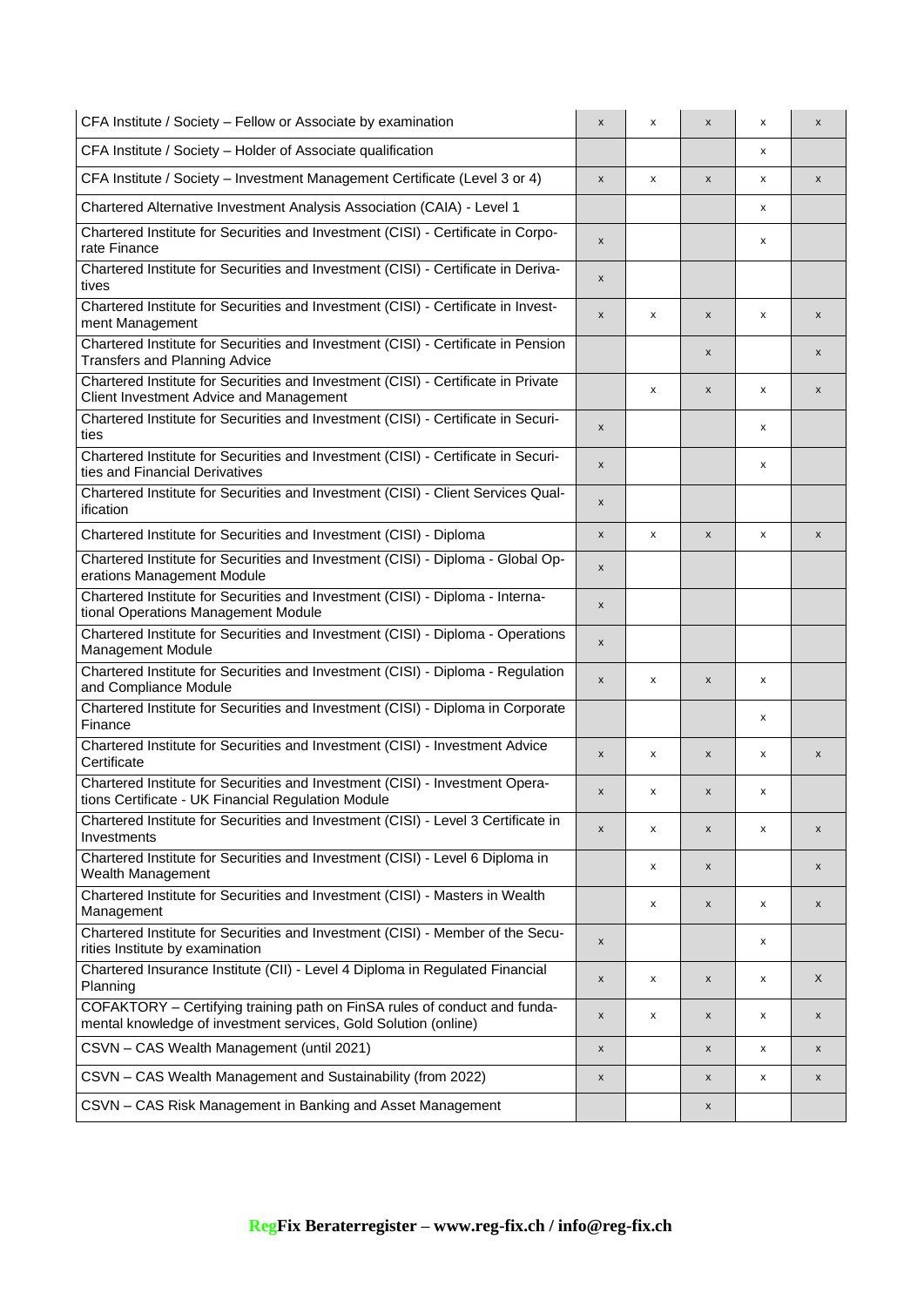| EFFAS Societies with accredited examinations - Certified European Financial<br>Analyst             |                    | x | $\boldsymbol{\mathsf{x}}$ |   |                    |
|----------------------------------------------------------------------------------------------------|--------------------|---|---------------------------|---|--------------------|
| IAF - Dipl. Finanzberater/in                                                                       | X                  | x |                           | x | $\pmb{\mathsf{x}}$ |
| IAF - Dipl. Finanzberater/in (Kenntnisnachweis FIDLEG)                                             | x                  | x |                           | x | X                  |
| IAF - Finanzplaner/in mit eidg. FA                                                                 | x                  | x |                           | x | X                  |
| IAF - Zertifizierter Vermögensberater/in IAF                                                       | x                  | x |                           | x | $\pmb{\mathsf{x}}$ |
| IMD / Leonteq - Investing in Structured Products                                                   |                    | x | $\pmb{\times}$            | x |                    |
| ISFB - Chartered Financial Analyst (CFA I, II, III)                                                | x                  |   | X                         | x |                    |
| ISFB - Chartered Alternative Investment Analyst (CAIA I, II)                                       | x                  |   | $\pmb{\times}$            | x |                    |
| ISFB - Financial Risk Manager (FRM I, II)                                                          | x                  |   | $\pmb{\times}$            | x |                    |
| ISFB - SAQ Certified Wealth Management Advisor (SAQ CWMA)                                          | X                  | x | X                         | x | $\pmb{\mathsf{x}}$ |
| ISFB - CAS HES en Solutions d'investissement : Module Financements                                 |                    |   |                           | x | X                  |
| ISFB - CAS HES en Solutions d'investissement : Module Solutions d'investis-<br>sement              | x                  |   | X                         | x |                    |
| ISFB - CAS HES en Solutions d'investissement : Module Stratégies d'investis-<br>sement             | x                  |   | X                         | x |                    |
| ISFB - CAS HES en Solutions d'investissement : Module Macroéconomie                                | x                  |   | $\boldsymbol{\mathsf{x}}$ | x |                    |
| ISFB - CAS HES en Solutions d'investissement : Module Environnement du<br>client                   | X                  |   |                           | x | $\pmb{\mathsf{x}}$ |
| FinSA Client Advisor Test (Kryterion) - Credit Activities                                          |                    |   |                           |   | $\pmb{\mathsf{x}}$ |
| FinSA Client Advisor Test (Kryterion) - Credit Activities (w/o FINSA)                              |                    |   |                           |   | $\pmb{\mathsf{x}}$ |
| FinSA Client Advisor Test (Kryterion) - Distribution                                               | $\pmb{\mathsf{x}}$ | x |                           |   |                    |
| FinSA Client Advisor Test (Kryterion) - Distribution (w/o FINSA)                                   | X                  | x |                           |   |                    |
| FinSA Client Advisor Test (Kryterion) - Executing and Forwarding of Orders                         | X                  |   |                           |   |                    |
| FinSA Client Advisor Test (Kryterion) - Executing and Forwarding of Orders<br>(w/o FINSA)          | X                  |   |                           |   |                    |
| FinSA Client Advisor Test (Kryterion) - Investment Advice and Investment<br>Management             |                    |   | $\pmb{\times}$            | x |                    |
| FinSA Client Advisor Test (Kryterion) - Investment Advice and Investment<br>Management (w/o FINSA) |                    |   | $\pmb{\mathsf{x}}$        | X |                    |
| FinSA Client Advisor Test (Kryterion)                                                              | $\pmb{\mathsf{x}}$ | x | $\pmb{\mathsf{x}}$        | x | X                  |
| FinSA Client Advisor Test (Kryterion) with FINSA                                                   | x                  | x | $\pmb{\times}$            | x | X                  |
| FinSA Client Advisor Test (Kryterion) with FINSA - Base Version                                    | x                  | x | $\pmb{\times}$            | x | X                  |
| Fintelligence - Ausbildungsnachweis für Kundenberater nach FIDLEG - Fach-<br>kenntnisse            | X                  | x | $\pmb{\times}$            | x | $\pmb{\mathsf{x}}$ |
| LIBF - Level 4 Diploma for financial advisors (DipFA)                                              | x                  | x | $\pmb{\times}$            | x | $\pmb{\mathsf{x}}$ |
| SAQ - Zertifizierter Affluent Kundenberater SAQ                                                    | x                  | x | $\pmb{\mathsf{x}}$        | x | X                  |
| SAQ - Certified Corporate Banker CCOB                                                              | x                  | x | X                         | x | X                  |
| SAQ - Certified Wealth Management Advisor CWMA                                                     | x                  | x | $\pmb{\times}$            | x | X                  |
| SAQ - Zertifizierter Individualkundenberater                                                       | X                  | x | $\pmb{\times}$            | x |                    |
| SAQ - Zertifizierter KMU Kundenberater                                                             | x                  | x |                           | x | X                  |